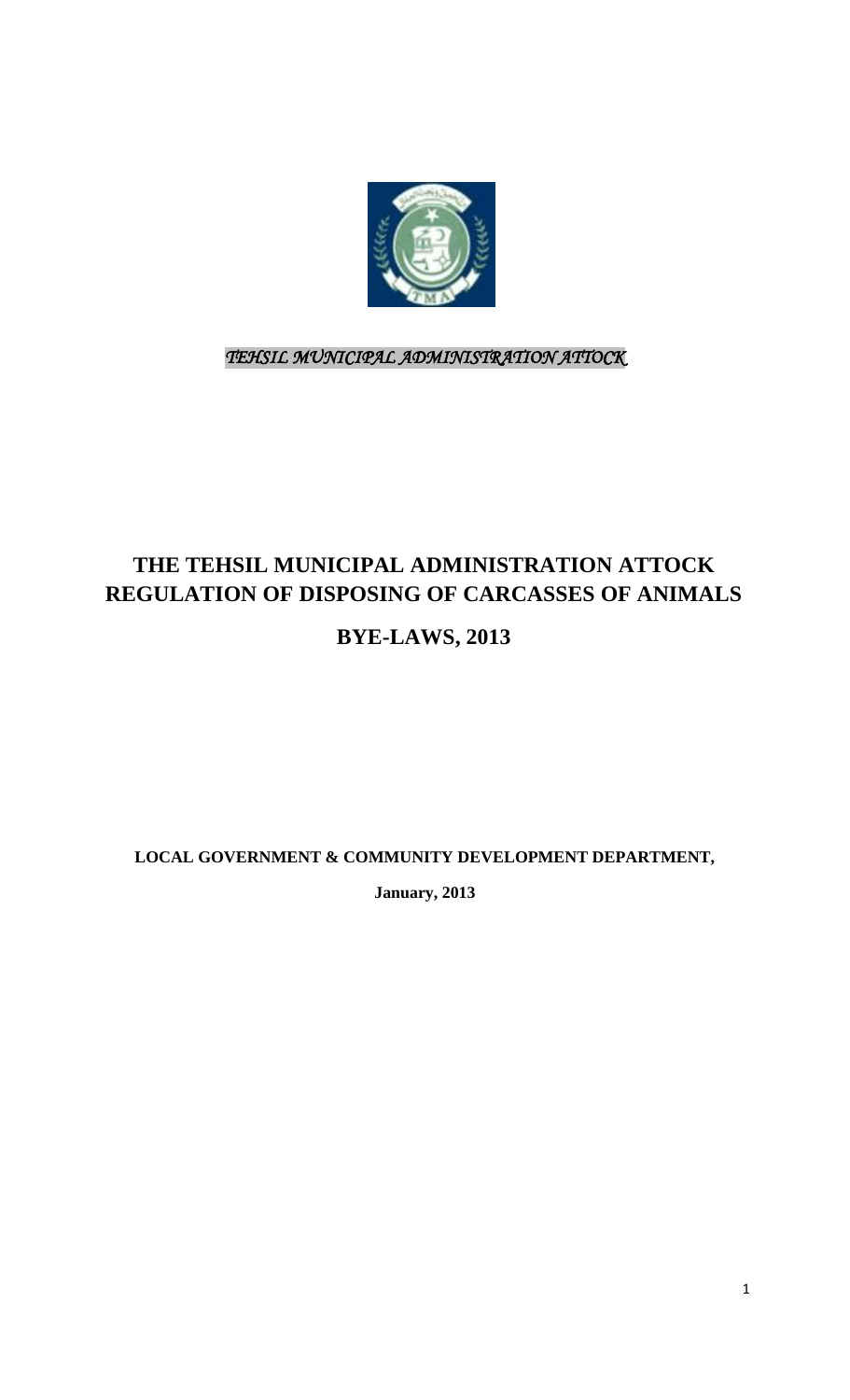### **THE TEHSIL MUNICIPAL ADMINISTRATION ATTOCK REGULATION OF DISPOSING OF CARCASSES OF ANIMALS, BYE-LAWS, 2013**

#### **CONTENTS**

- 1. SHORT TITLE, EXTENT AND COMMENCEMENT
- 2. DEFINITIONS
- 3. PROHIBITION
- 4. DISPOSAL SITE
- 5. POWERS AND RESPONSIBILITIES OF TMA.
- 6. RESPONSIBILITIES OF PERSON AND LOCAL GOVERNMENT
- 7. PUBLIC AWARENESS
- 8. APPEALS
- 9. PENALTIES.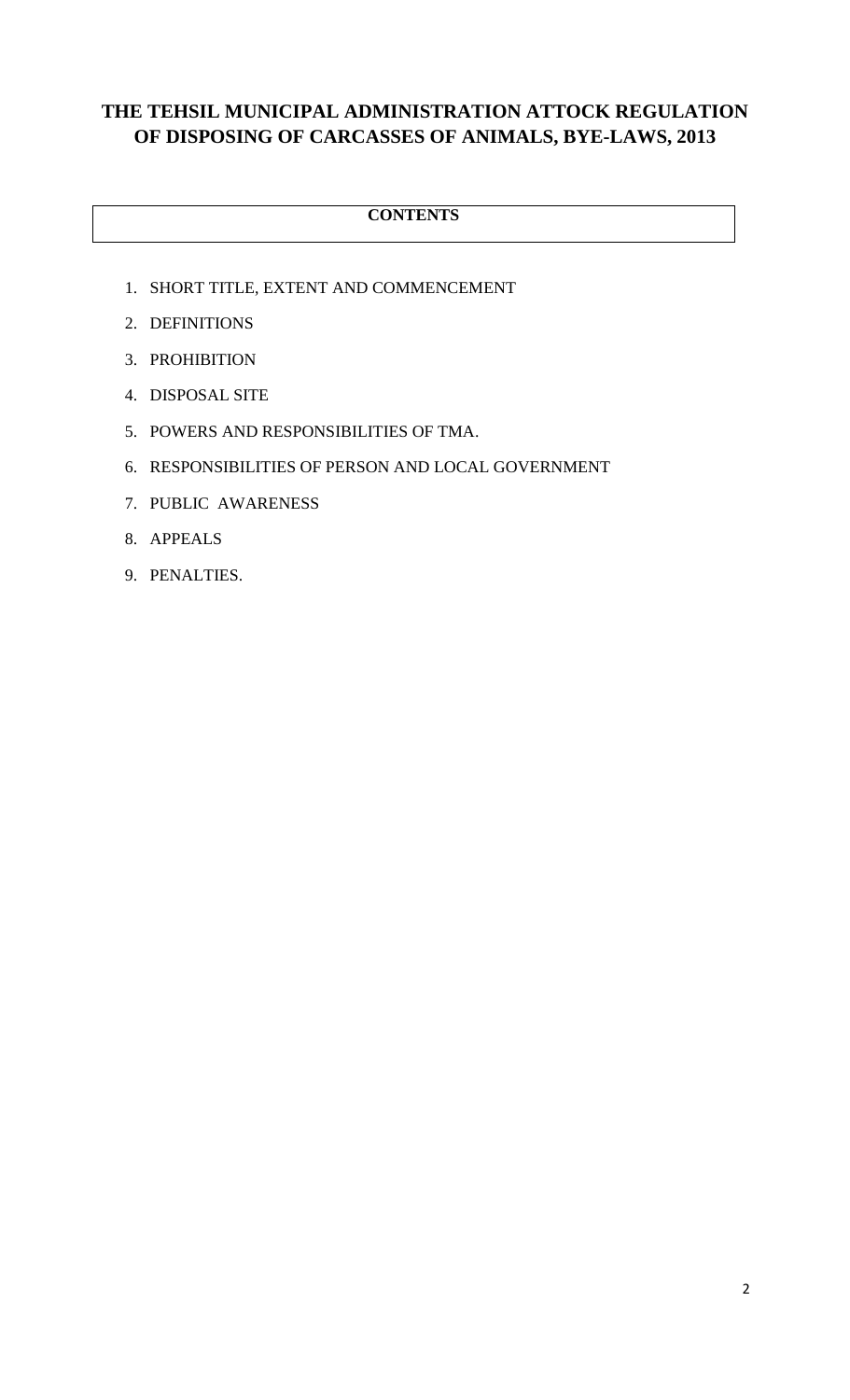### **THE TEHSIL MUNICIPAL ADMINISTRATION ATTOCK REGULATION OF DISPOSING OF CARCASSES OF ANIMALS, BYE-LAWS, 2013**

#### **PREAMBLE:**

**WHEREAS** it is expedient to control the failure of proper disposal of carcasses of dead animals or their offal, or fat, or any other organs or parts of dead animals, in a place set apart for the purpose by the Local Government which is causing nuisance and health hazards;

**AND WHEREAS** the circumstances exist that render it necessary to take immediate steps to frame the Tehsil Municipal Administration Attock Regulation of Disposing of Carcasses of Animals Bye-Laws, 2013;

**AND WHEREAS** under section 192 read with Part-II of the Fifth Schedule of the Punjab Local Government Ordinance, 2001, the Tehsil Municipal Administration Attock may, in its ambit of responsibilities, make bye-laws to carry out the purposes of the Ordinance ibid.

**NOW, THEREFORE,** in exercise of the aforesaid powers and all other enabling powers in this behalf, I *Kinza Murtaza* Administrator Tehsil Municipal Administration Attock hereby approved the following Bye-Laws.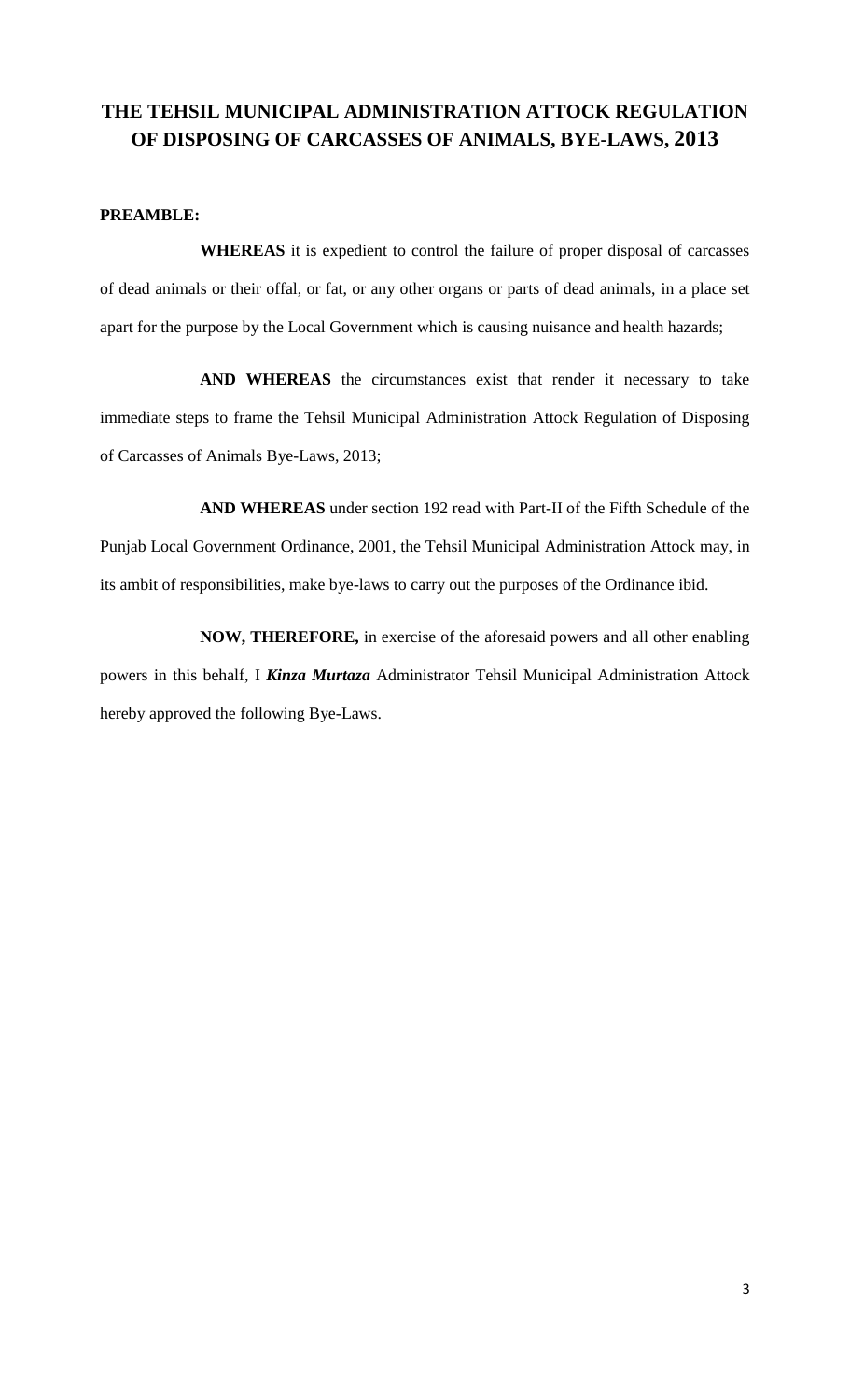- **1. Short title, extent and commencement.** These Byelaws may be called " The Tehsil Municipal Administration Regulation of Disposing of Carcasses of Animals Bye-Laws, 2013
	- (i) These Bye-Laws shall extend to the whole area of the Tehsil Municipal Administration Attock.
	- (ii) These Bye-Laws shall come into force with immediate effect,
- **2. Definitions.** In these Bye-Laws, unless there is anything repugnant in the subject or context the following terms and expressions shall have the meanings hereby assigned to them**:**
	- (i) **"Animals"** means an animal big or small irrespective of sex and includes a stallion, mare, bull, buffalo, oxen, cow, camel, goat, sheep, lamb, ram, ewe ass, colt, foal, filly, calve, heifer, dog, cat, poultry and ostrich.
	- (ii) **"Disposal Site"** means a landfill site designated or notified by the TMA Attock for disposal of dead animals;
	- (iii) **"Government"** means Government of the Punjab.
	- (iv) **"Ordinance"** means the Punjab Local Government Ordinance, 2001;
	- (v) **"Person"** includes any natural person or legal entity and includes an individual, firm, association, partnership, society, group, company, corporation, corporate body, co-operative society, non-governmental organization, community based organization and in the case of vessel, the master or other person having, for the time being the charge or control of the vessel.
	- (vi) "TMA" means the Tehsil Municipal Administration.
- 3. **Prohibition.** No person shall bury the carcasses of dead animals in a place other than notified or designated by the Tehsil Municipal Administration Attock.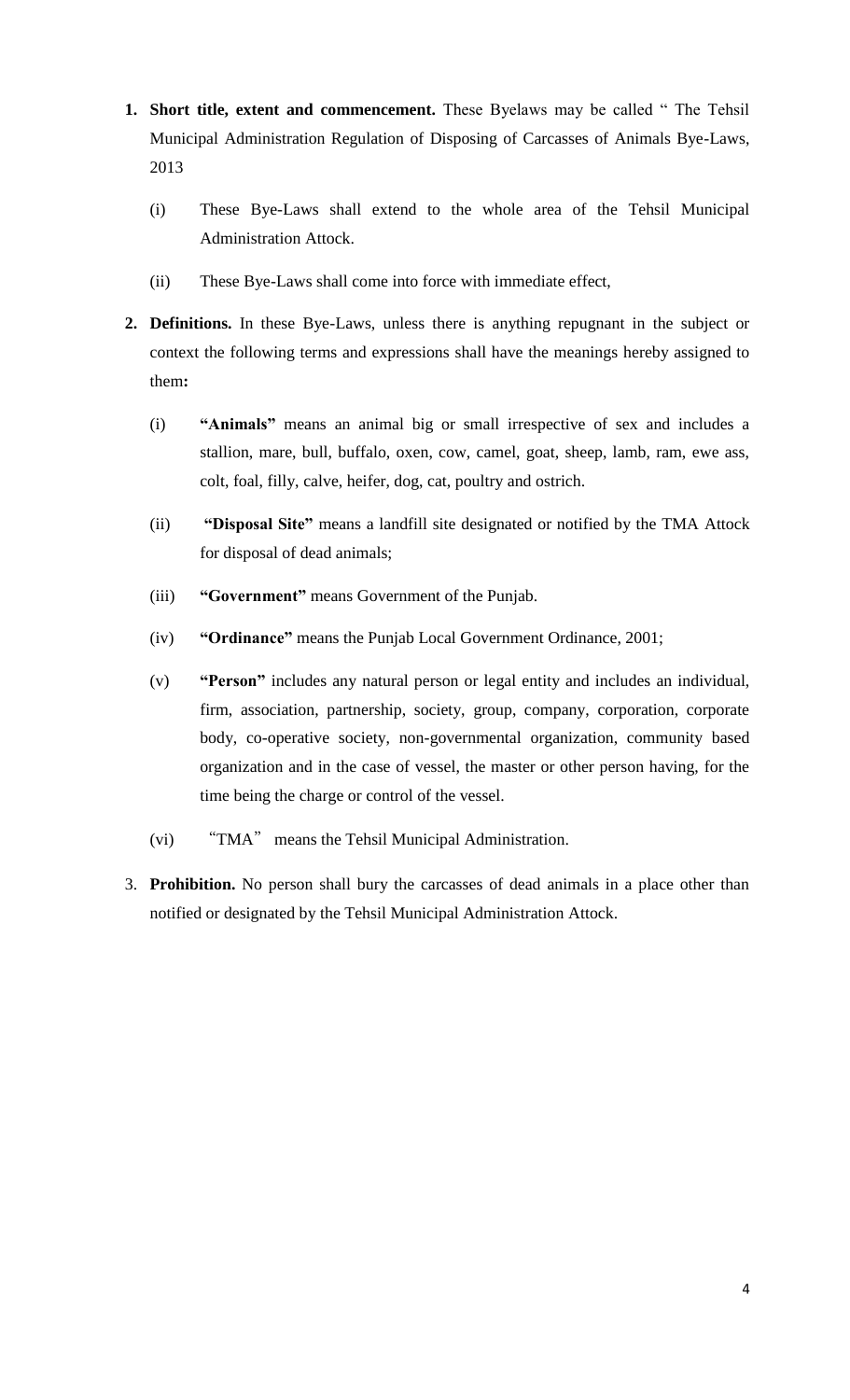**4. Disposal site.** (1). TMA Attock shall provide suitable disposal site, preferably far from the populated area, for proper disposal of carcasses of dead animals or their offal, fat, or any other organs or parts of dead animals.

(2) TMA Attock shall arrange a suitable disposal site within a period of sixty days from the enforcement of these bye-laws.

(3) Disposal Site shall be properly demarcated and shall have a compound wall having Iron Gate with restricted entry.

(4) Disposal Site shall be guarded round the clock and no unauthorized person shall be allowed to enter into it,

5. **Powers and responsibilities of TMA Attock.** (1) No place or places other than the Disposal Site shall be used for the disposal of carcasses of dead animals or their offal, fat, or any other organs or parts of dead animals.

(2) The carcasses of dead animals or their offal, fat or any other organs or parts of dead animals shall be disposed of at the Disposal Site by the concerned staff, properly.

(3) The TMA Attock shall launch a regular campaign against stray dogs and shall dispose of their carcasses immediately in accordance with the provisions of these byelaws.

(4) The TMA Attock shall ensure disposal of carcasses of slaughtered animals found to be unfit for human consumption to the disposal site.

(5) The TMA Attock shall ensure proper disposal or destruction of animals offered for slaughter which are infected from disease or any other cause, found unfit for human consumption.

(6) Where TMA Attock, after making a local inquiry, is of the opinion that if any person has been failed to report the death of any animal for its proper disposal, in its local areas and it has become offensive or dangerous to the health of persons living in the neighborhood, it shall take action against him as per law.

(7) The TMA Attock shall maintain the record of disposal of carcasses of dead animals as per **FORM-I**.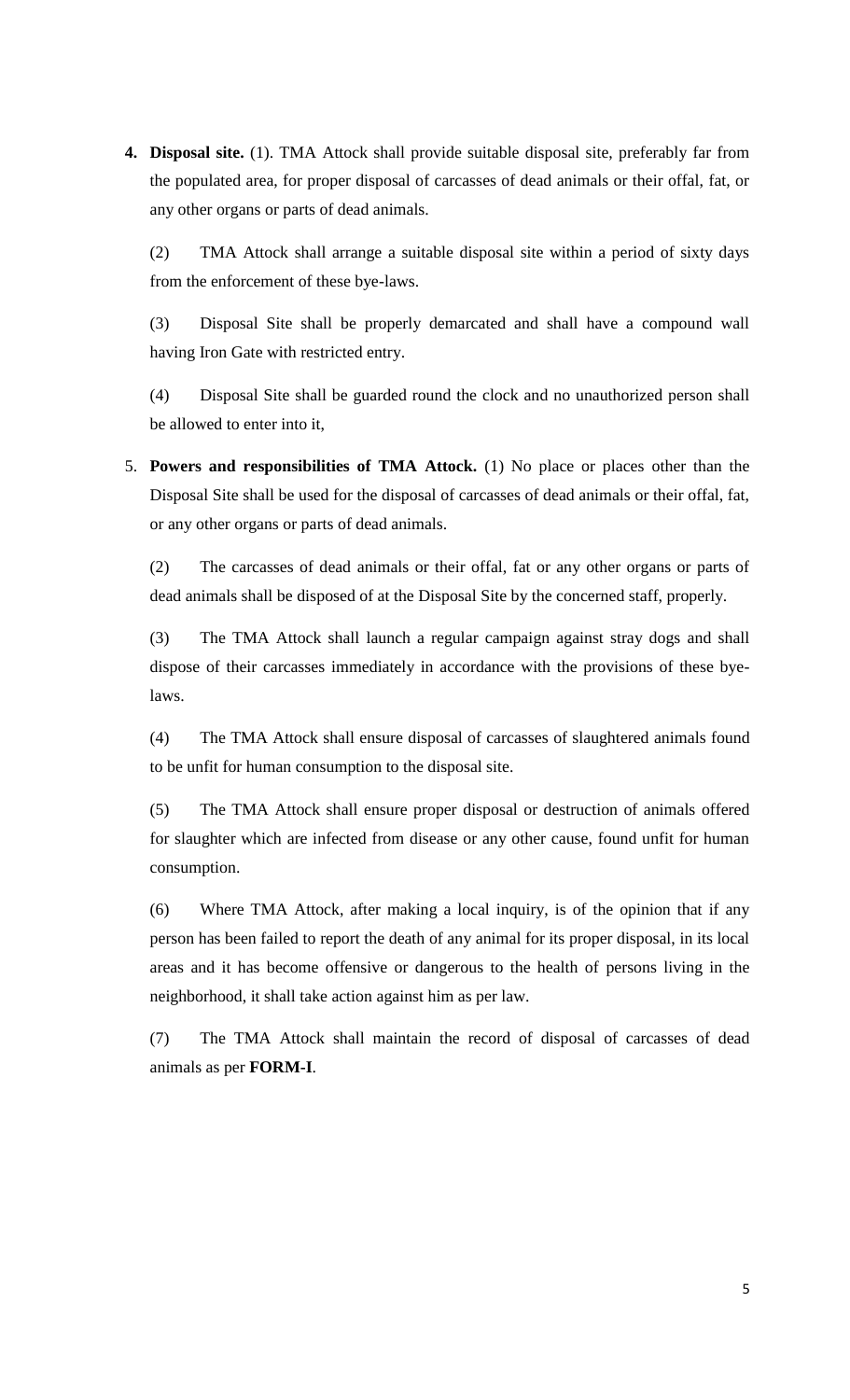- **6. Responsibilities of person and TMA Attock.** Whenever an animal in the charge of a person dies, otherwise than by being slaughtered for sale or consumption or for some other religious purpose such person shall either-
	- (a) Convey the carcasses within twenty-four hours to a place designated or notified by the TMA Attock for the disposal of dead animals; or
	- (b) Give notice of the death to the TMA Attock whereupon the TMA Attock shall cause the carcasses to be disposed of within the same day.
- **7. Public awareness.** The TMA Attock shall make arrangements for public awareness for proper disposal of carcasses of animals through media, posters, notice board, newspapers, radio, TV etc.
- **8. Appeals.** Any person aggrieved by an order passed under these bye-laws may file appeal under section 190 of the Ordinance to the Appellate Authority as prescribed under the Punjab Local Government (Appeal) Rules, 2002.
- **9. Penalties.** Any person committing violation of these Bye-Laws shall be liable to the imposition of penalty thereon as per section 141 and 143 read with Fourth Schedule and the Eighth Schedule of the Ordinance.

**(KINZA MURTAZA)** ADMINISTRATOR TEHSIL MUNICIPAL ADMINISTRATION ATTOCK